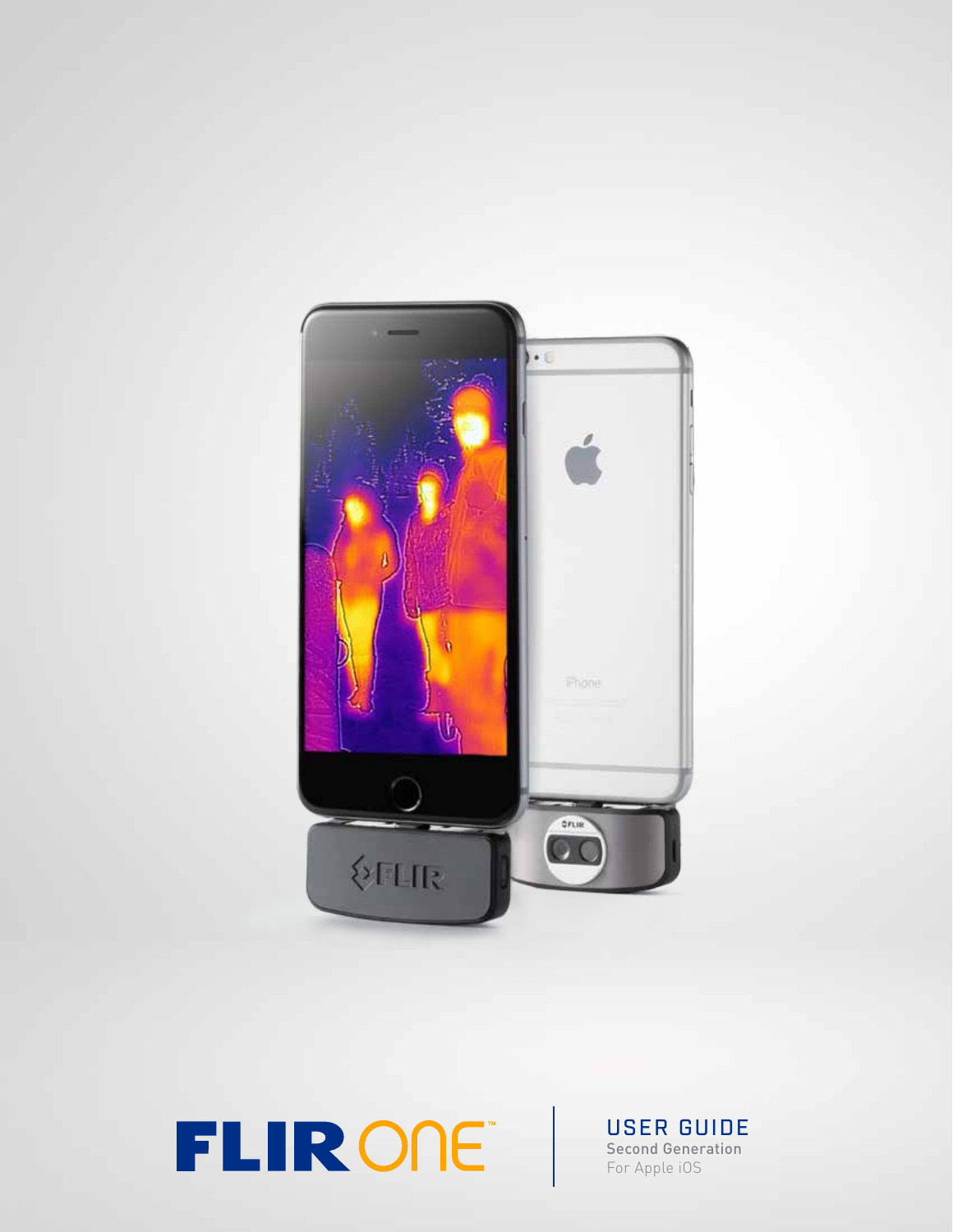# **FLIR ONE QUICK START**

## **<sup><sup>***A***</sup>** STEP 1</sup>

Charge the FLIR ONE $^{\text{m}}$  with the included USB power cable connected to a 1A power source. The Charge Indicator LED next to the USB connection blinks on and off while the FLIR ONE is charging and stays on continuously when it is fully charged. Once the FLIR ONE is charged, attached it to the phone.

*Note (iOS) model: The power cable for the iPhone (with a Lightning connector) will not work with the FLIR ONE . Ensure the FLIR ONE is fully charged before using it the first time. A charging cycle takes approximately one hour.*

# $\circledcirc$  STEP 2

Download and install the FLIR ONE app, which is available on the Apple App Store℠. When you start the FLIR ONE app, a short tutorial will be displayed to help you get started with the FLIR ONE.

## STEP 3

 $\circledcirc$  Press the power button on the side of the FLIR ONE to turn it on. Initially, the indicator light will turn orange, and then it will flash green when the device is ready.









App Store

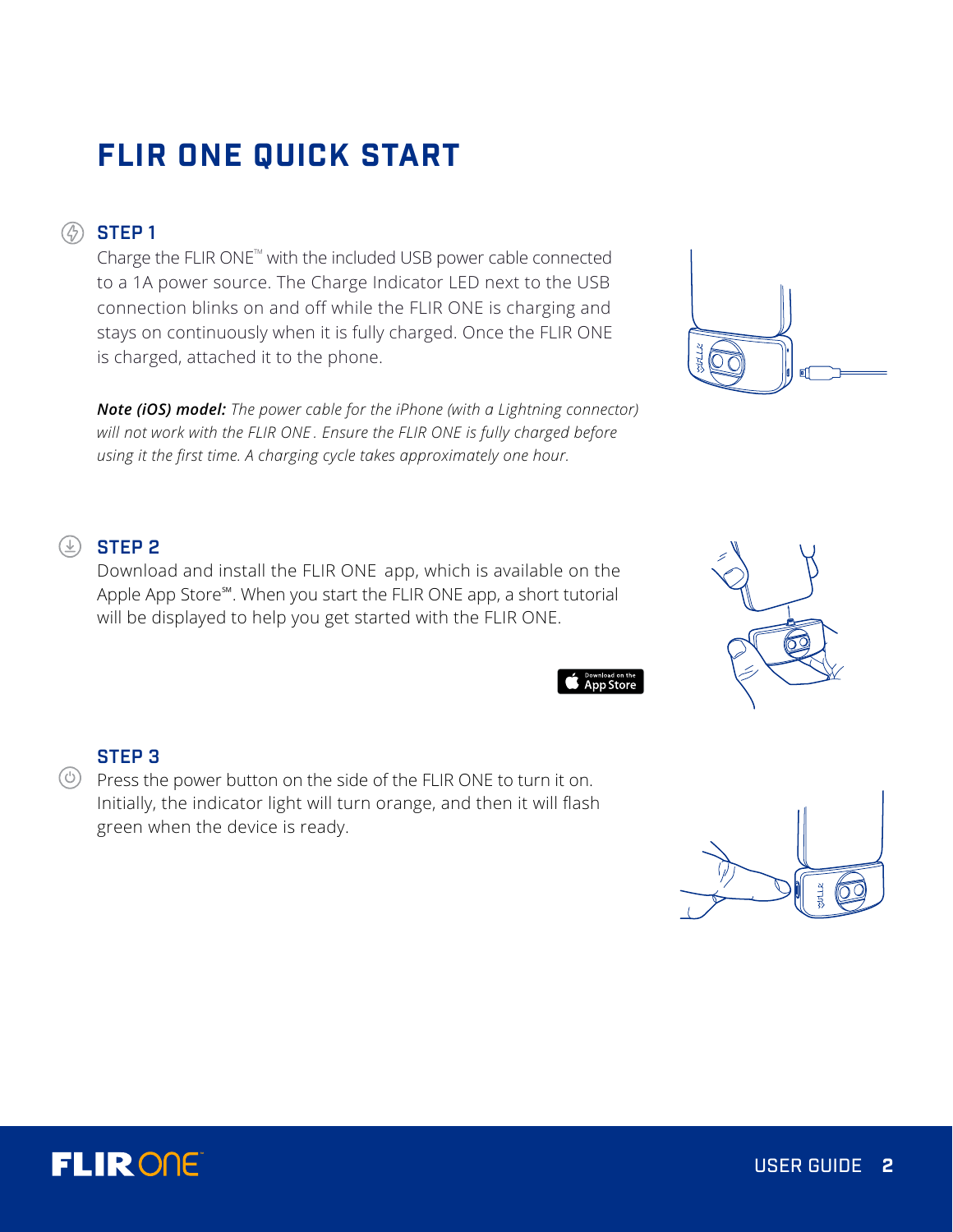# **FLIRONE**

## **STEP 4**

Once an image is displayed, tap the **color palette icon** in the lower right to change how the image is displayed. Select one of the displayed color or grayscale palettes.

The camera is in photo mode as indicated just below the image. Tap the **round blue icon** at the bottom of the screen to save a photo image. On the display, swipe left or right to select a different mode (Video, Pano, or Time-Lapse). These modes are described in a later section of the manual.

The image that displays in the app is a combination of a thermal image and a daylight image through a unique process called MSX. The FLIR ONE thermal camera can produce an image even in total darkness. When visible light is available, the FLIR ONE daylight camera is used to enhance the detail of the FLIR ONE thermal camera.

For close up scenes, it is possible to optimize the way the daylight and thermal images are blended. Tap and hold the image to bring up a slider control at the bottom of the image. Moving the slider left or right changes the way the visible and thermal images are aligned. Optimizing the image is described in more detail on page 8.

Refer to the following sections in this guide for additional information on using the FLIR ONE.

*More detailed information is also available in the Help & Support feature within the FLIR ONE app. The FLIR ONE Reference Manual is available from the FLIR* web site: **http://www.flir.com/flirone**

## APP OVERVIEW



PALETTE SCREEN



#### WARNING

The FLIR ONE is not waterproof. Use caution if the FLIR ONE is used to observe very hot objects like fire or molten metal.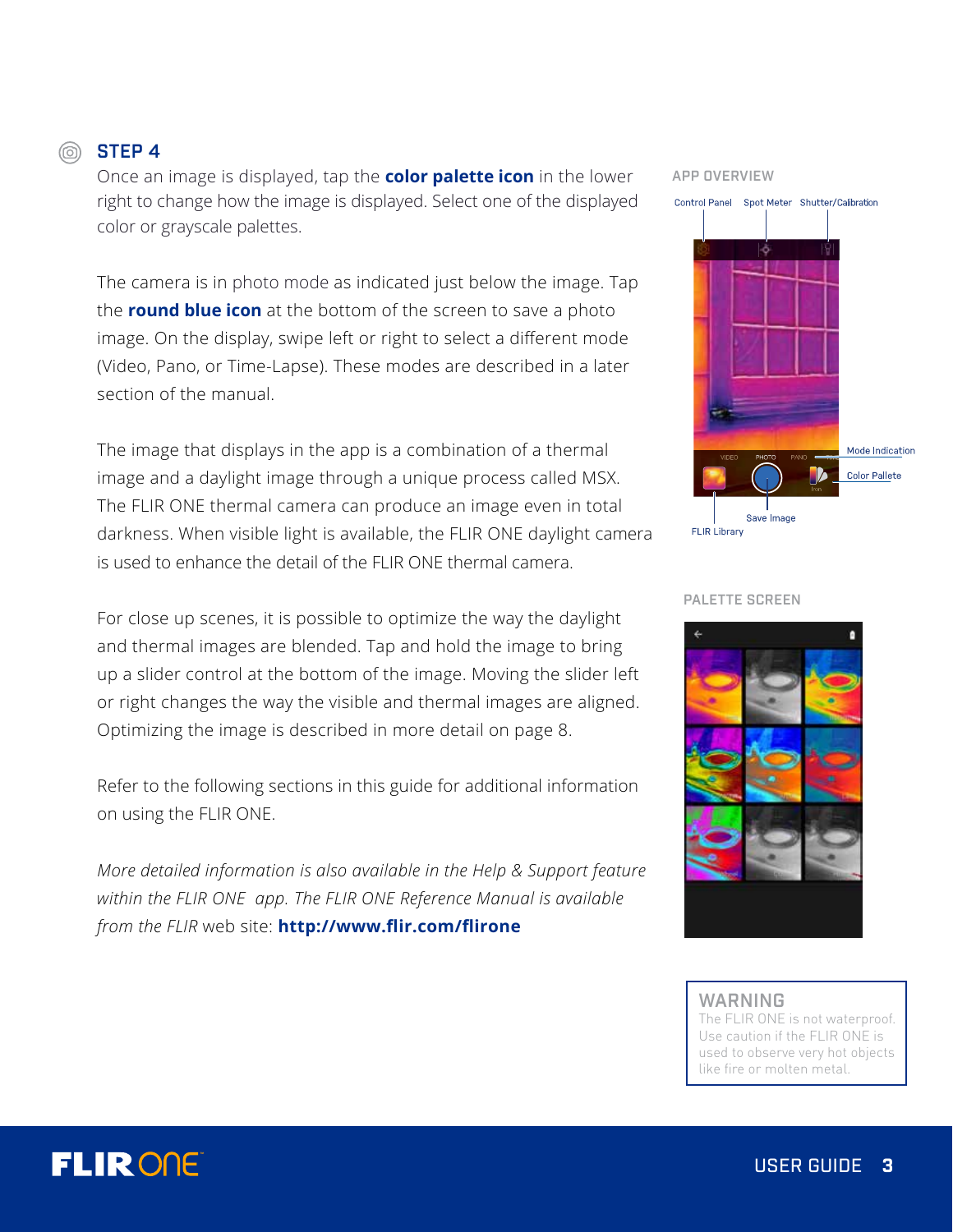# **FLIR ONE USER GUIDE**

The FLIR ONE allows you to see the world in a whole new way, with a unique blend of thermal and visible imaging. This user guide provides brief information on how to use the FLIR ONE. Additional information is available directly from the FLIR ONE app in the Settings Menu.



## *C* CHARGING THE FLIR ONE

Plug the Lightning USB end of the power cable into the FLIR ONE and plug the other end into a 1A power source. The Charge Indicator LED will blink while the device is charging. The FLIR ONE requires less than one hour for a full charge (with a 1A source). When the device is fully charged, the Charge Indicator LED will be on continuously.



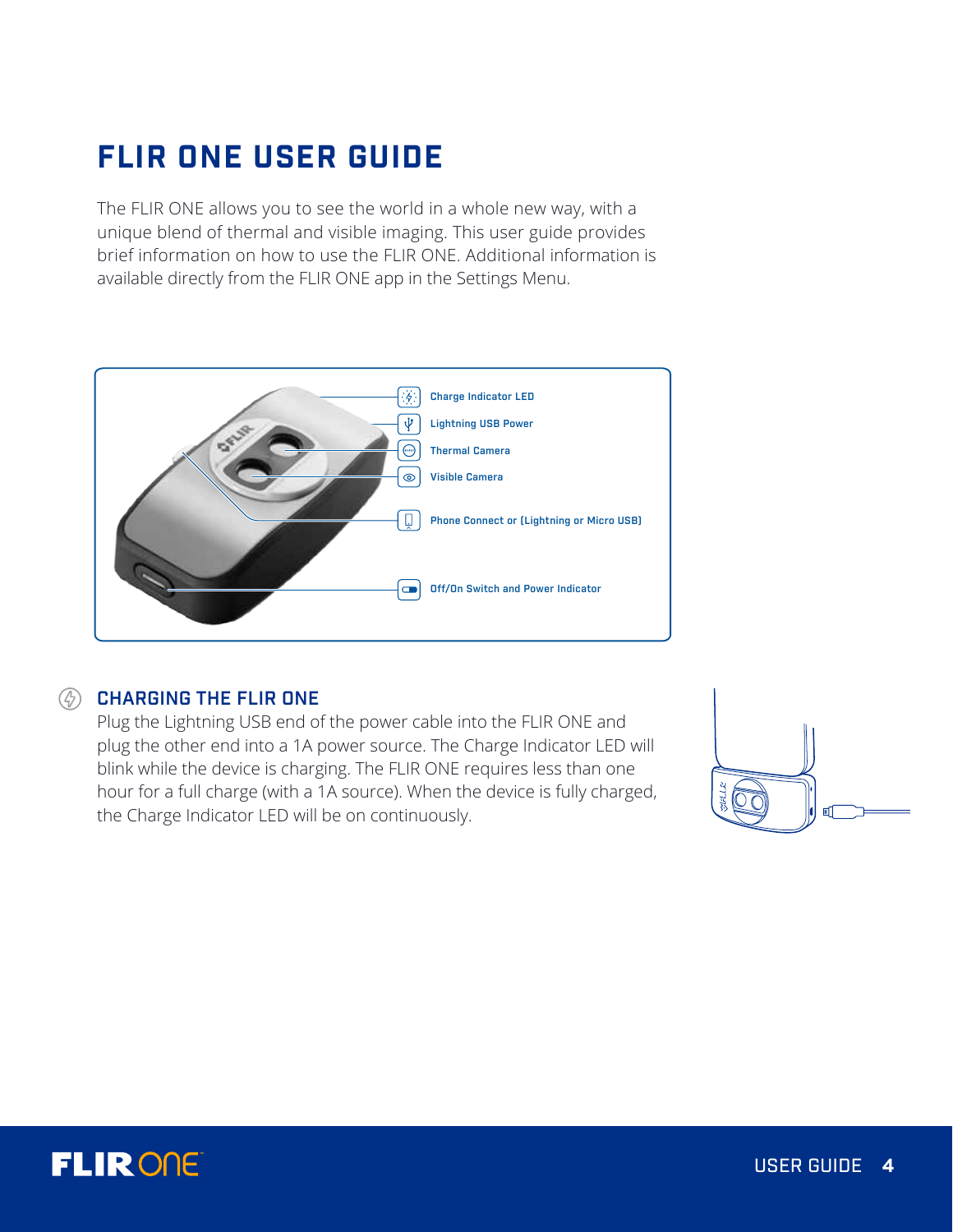## FLIR ONE APP

The latest version of the FLIR ONE app is available on the Apple App Store. Download and install the app, then start it. If the FLIR ONE is turned off, the app will prompt you to attach your FLR ONE camera and turn it on. The iPhone iOS version must be 8.2 or higher.

## **(c)** APP OVERVIEW

At the top of the screen there is a black bar with icons for the Control Panel, Spot Meter, and Calibration. Below that is the live image, and at the bottom of the screen is another black bar with icons for the FLIR Library, Camera, and Color Palette. At the top of the bar is an indication of the Mode (Video, Photo, Pano, or Time Lapse).

### TAKING PICTURES

At the top of the bottom bar, swipe right or left to select Photo mode. Tap the round blue button at the bottom of the screen to save a snapshot. The images are saved to the FLIR Library. In the App Settings, it is also possible to have the images saved to the phone's image library. To view the most recent saved image, tap on the thumbnail in the lower left. When viewing an image, swipe up or down on the image to reveal the underlying image from the visible camera. It is not necessary to have the FLIR ONE camera attached to the phone to view saved images.

## TAKING VIDEO

At the top of the bottom bar, swipe right or left to select Video mode. Then tap on the red button to begin video capture. Tap on the red button again to stop the video capture and save the video in the FLIR Library. To view the captured video, tap the thumbnail image in the lower left of the screen to access the FLIR Library.

### PANORAMA MODE

At the top of the bottom bar, swipe right or left to select Panorama mode. Then tap on the blue button to begin the panorama capture. Move the camera horizontally to the right as indicated by the arrow on the screen. Tap on the blue button again to stop the panorama capture.

APP OVERVIEW



#### PANORAMA MODE



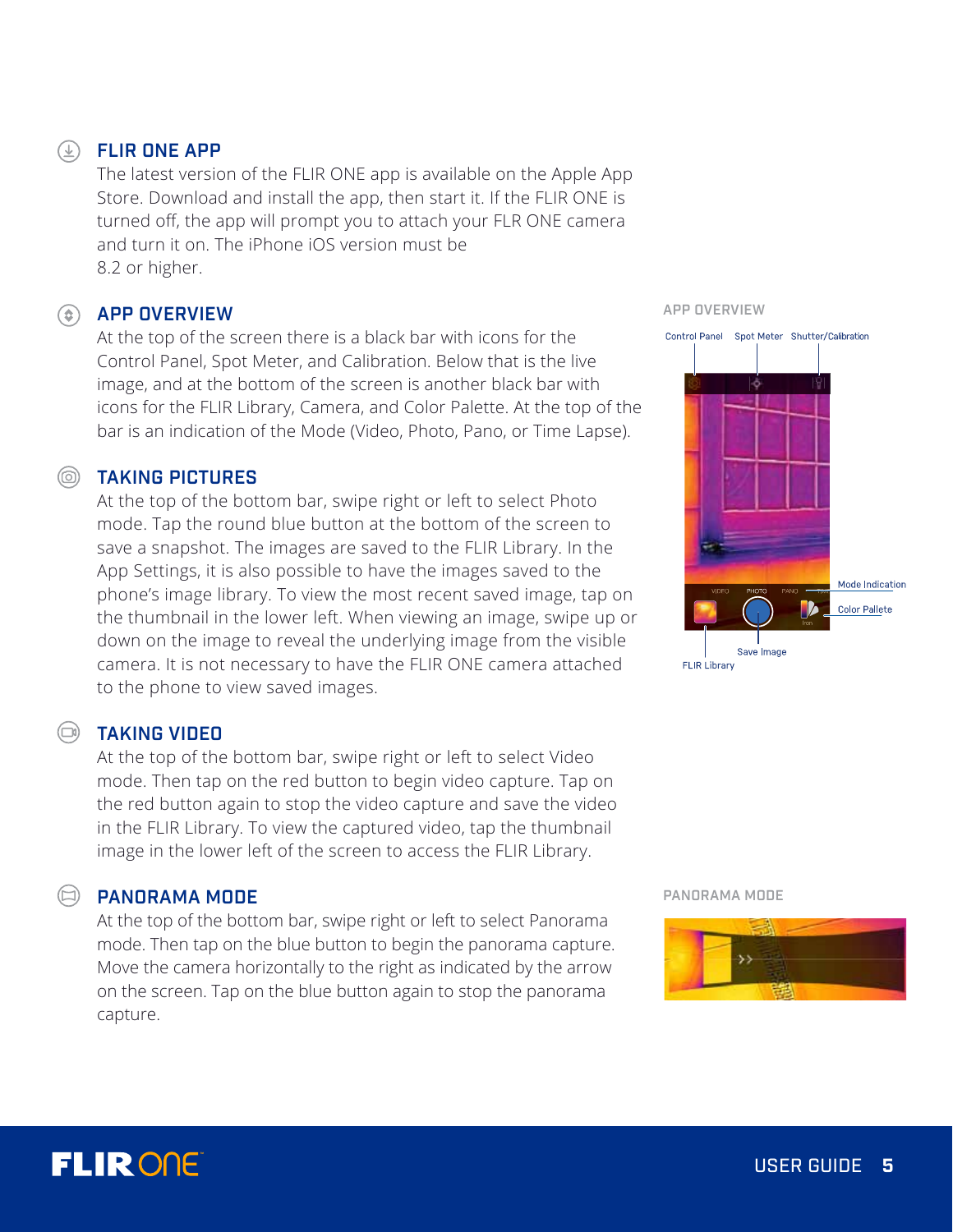# **FLIRONE**

# **Solution TIME-LAPSE VIDEO**

At the top of the bottom bar, swipe right or left to select Time-Lapse mode. Then tap on the red button to display the Time-Lapse options. Adjust the options as needed, and then tap the red button to begin video capture. Tap on the red button again to stop the video capture.

## **SELIR LIBRARY**

Captured images and video may be viewed and edited by selecting the thumbnail image in the lower left corner of the screen. Images and videos may be shared through text messaging or email and may be edited by changing the color palette or the temperature scale. While an image is being viewed, it is possible to swipe up or down to reveal the visible image that is used for MSX blending.

## **CHANGING COLOR PALETTES**

On the display (the live image), tap the color palette icon in the lower right to change how the image is displayed. Select one of the displayed color palettes. The color palettes are described in more detail in the Help and Support feature of the app (see Settings Menu). The app allows a choice from nine different palettes. Some include color, grayscale, or a combination of both.

## $\circledcirc$  SPOT METER

When the Spot Meter is enabled (indicated by the center of the icon filled in with white), the FLIR ONE will display a temperature estimate (in degrees C or F) on the image. The accuracy of the Spot Meter depends on a great many factors, including the distance from the object, the ambient temperature, and the emissivity of the material being observed. Users are encouraged to learn more about the science of Thermography from **www.infraredtraining.com.** To switch between Fahrenheit to Celsius, use the Settings option in the Control Panel, described in the next page.

*Note: When the Spot Meter is enabled and the Automatic Calibration is disabled, the Calibration icon in the upper right will turn red. Tap the icon to cause the camera to do a manual calibration.*

FLIR LIBRARY SCREEN



PALETTE SCREEN

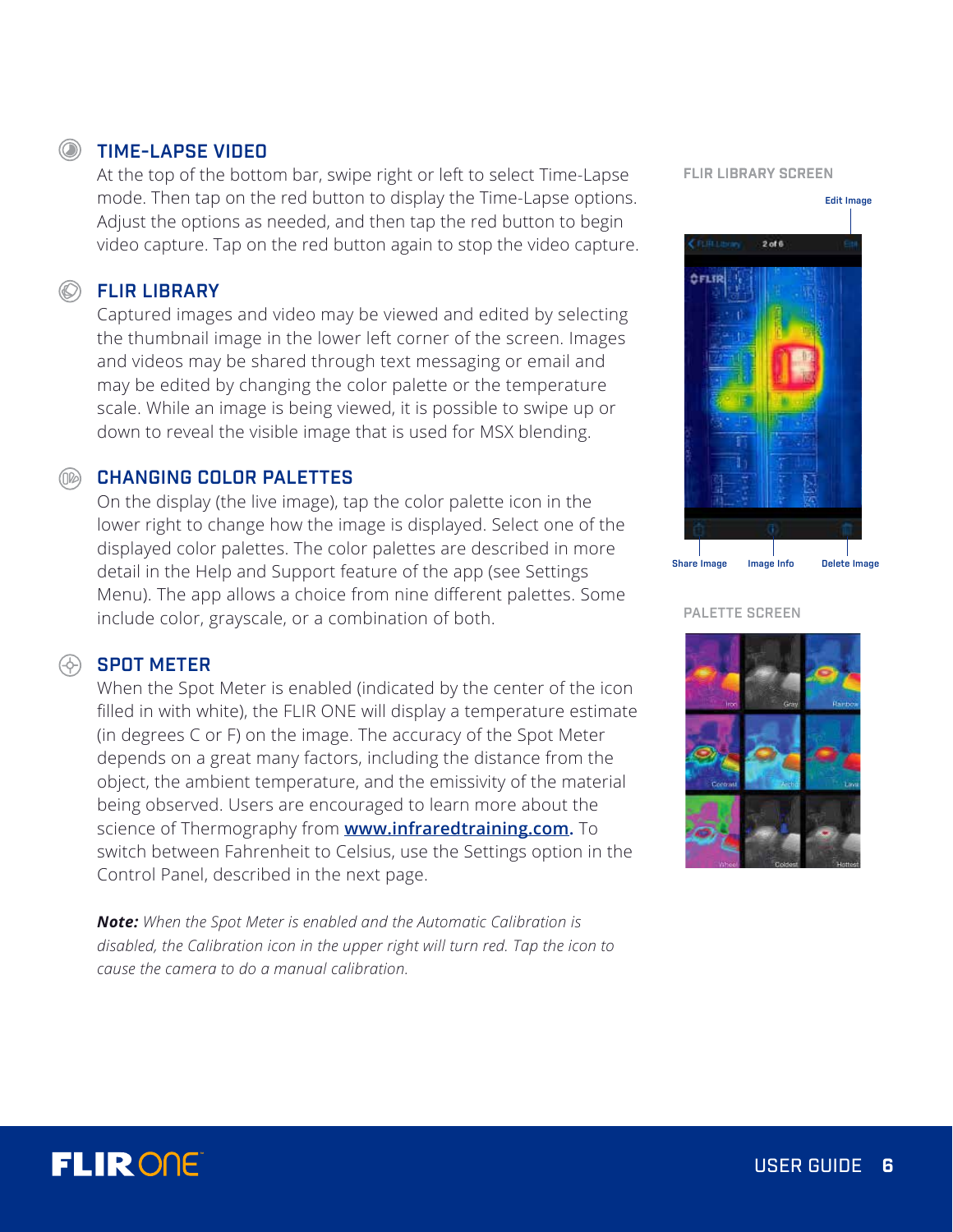## AUTOMATIC CALIBRATION

The camera has a mechanical shutter inside that periodically activates and allows the thermal camera to do a calibration or image refresh. When the shutter activates, the image will freeze for a brief period. The purpose of the shutter is to allow the camera to provide an improved image. When the camera first turns on, and periodically thereafter, the app will perform an automatic calibration to provide an optimal image. It is also possible to manually activate the shutter by tapping the Calibration icon in the upper right on the main screen. Calibration can be switched to manual by turning off Automatic Calibration in the Settings Menu.

## **CONTROL PANEL**

Select the gear icon in the upper left to open the Control Panel. The Control Panel allows the user turn on or off the Light, access the self-timer settings, or access the Settings Menu. It also provides an indication of the battery charge level. Tap the gear icon to close the panel.

## **(o)** LIGHT

Multi Spectral Imaging (MSX) is a patented technology which makes use of the visible camera in the FLIR ONE to maximize detail and image sharpness. This feature requires some amount of visible light, so in dark environments turn on the light to enhance the image detail. This feature makes use of the light that is built into the iPhone.

## **(S)** TIMER

The Timer option allows the user to set a time delay before an image is saved. When the Timer icon is selected, the Timer control panel is displayed. The user can set the time delay to 3 or 10 seconds or turn off the time delay option. When the Timer delay is enabled, the user saves an image by tapping the round blue button at the bottom of the screen, and then a timer displays the countdown.

#### CONTROL PANEL



#### TIMER CONTROL PANEL



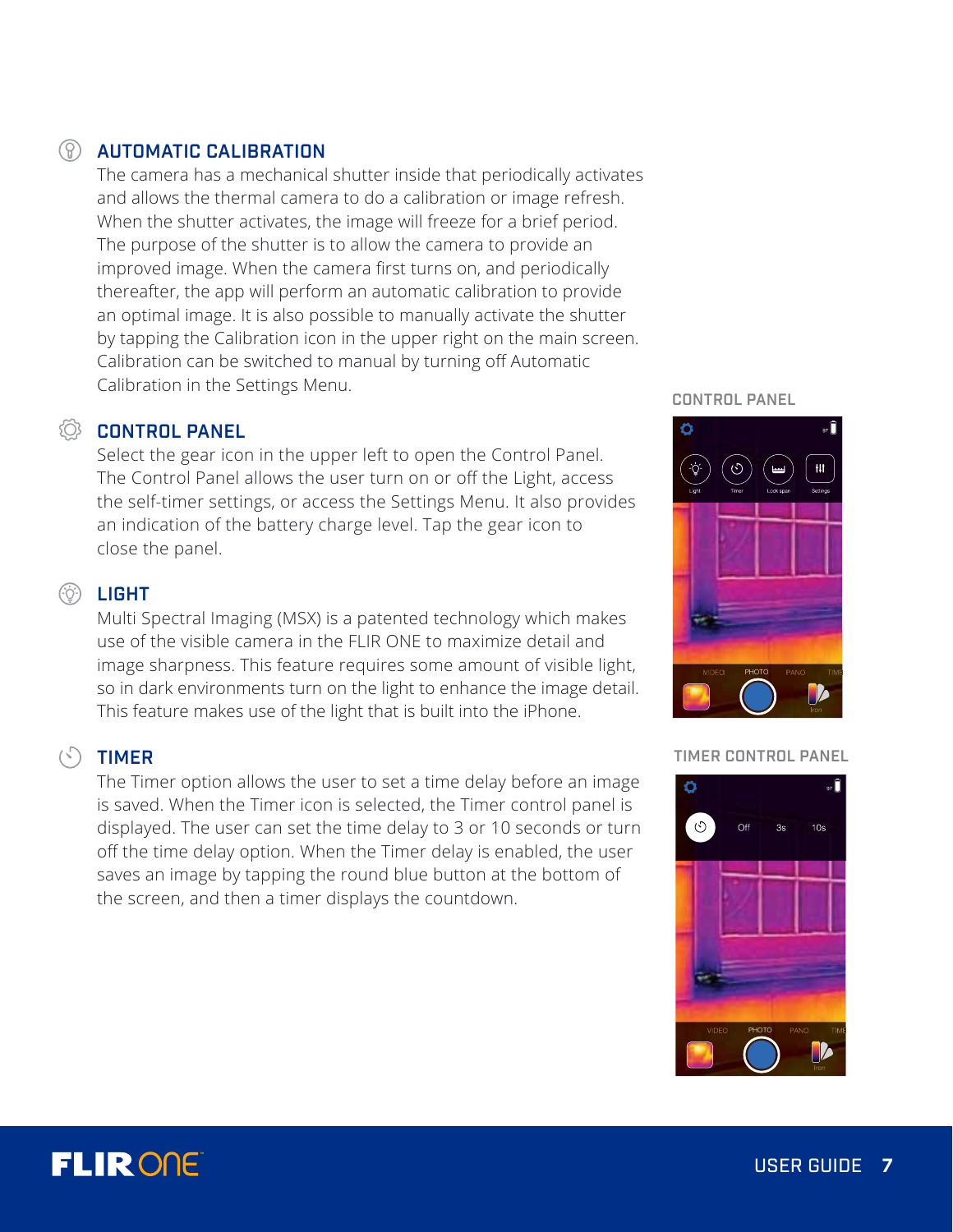## **EDCK SPAN**

Ordinarily, the camera uses an Automatic Gain Control (AGC) process to automatically adjust the image based on the range of temperatures that are in the scene. The camera detects the range or span of temperatures, and maps the temperatures to colors in the color palette dynamically. As a result, the color of an object at a certain temperature can vary, depending on the other temperatures in the scene. When measuring temperatures with the Spot Meter, sometimes it may be desirable to temporarily lock the range of temperatures to a certain range, so that it is possible to compare multiple images taken at different times and of different scenes. Tap the Lock Span button to set the span or range of temperatures based on the current image.

## OPTIMIZATION SLIDER CONTROL

Observe the right edge of the faucet below. The image on the left shows the lines of the visible image offset from the thermal image, and the image on the right shows the visible image aligned with the thermal. Tap and hold anywhere on the screen while in Camera Mode to activate the slider control, then adjust the alignment by sliding the control. To exit the slider control, simply tap anywhere on the screen.







OFFSET ALIGNED ALIGNED OPTIMIZATION SLIDER



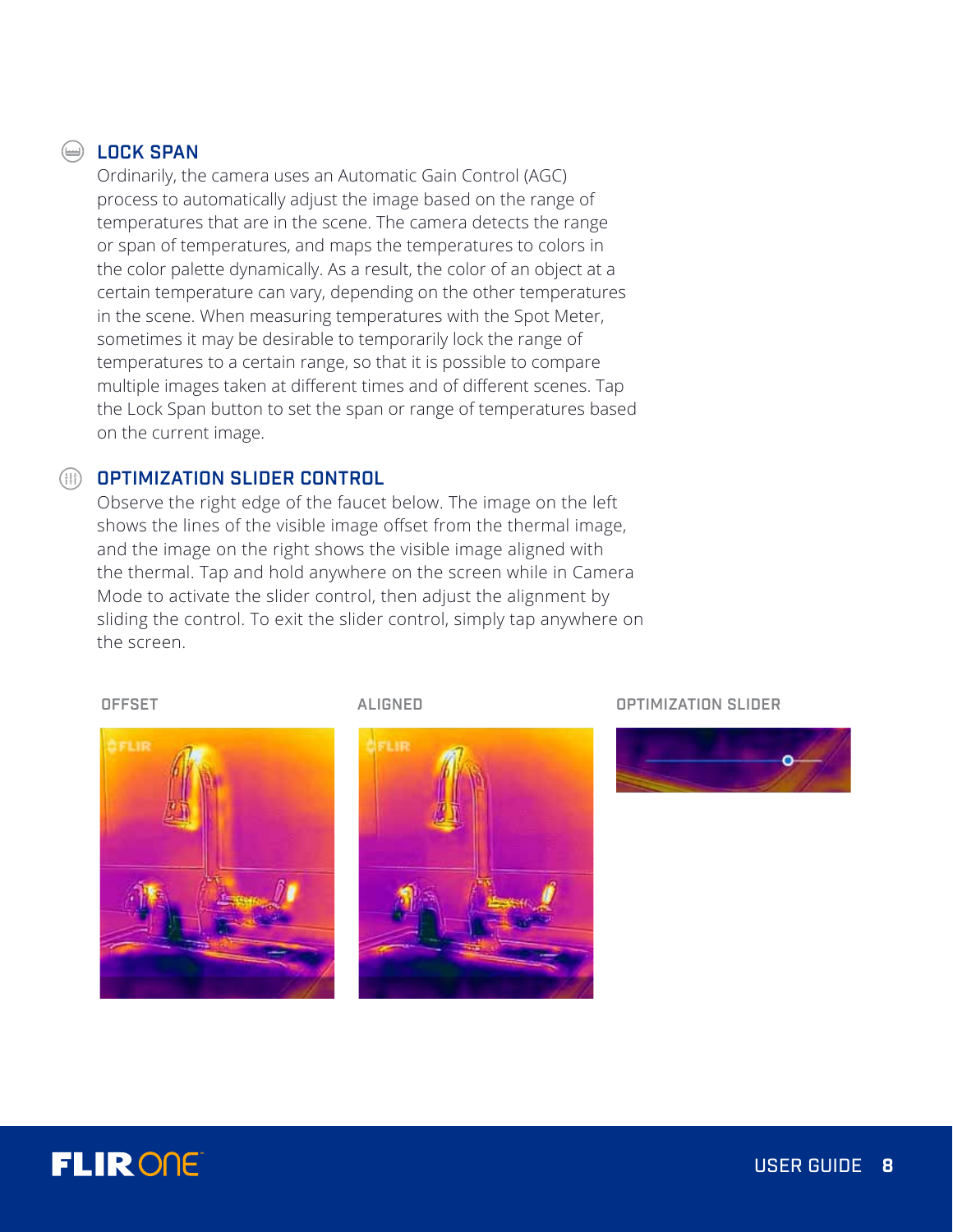## SETTINGS MENU

The Settings Menu allows the user to configure additional features on the FLIR ONE, as described below.

#### EMISSIVITY

When the Spot Meter is enabled, the temperature displayed is affected by many factors, including a property of the target material known as Emissivity. This property is a relative rating of how well a material emits or radiates thermal energy. Some materials are more emissive than others; glossy or reflective materials like metals tend to be poor emitters. For most materials, the default "matte" setting is a fair approximation.

### SAVE LOCATION

If a mobile phone signal is available, the location will be added to captured images. This makes it possible to see images on a map.

#### SAVE TO PHOTOS

Turn this on to save a copy of your images and videos in the phone's photo gallery. Images will always be stored in the FLIR ONE camera regardless of this setting. Items already captured will not be copied.

#### TEMPERATURE UNIT

Use this setting to change the temperature unit of measure between the Fahrenheit and Celsius scale.

### **HELP**

Much more information about the FLIR ONE is described in the Help feature within the FLIR ONE app. It is also possible to access the Tutorials from the Help menu.

### ABOUT FLIR ONE

The About FLIR ONE menu option provides information about the FLIR ONE camera, the FLIR ONE app, our company FLIR Systems, Inc., and additional legal, licensing and regulatory information.

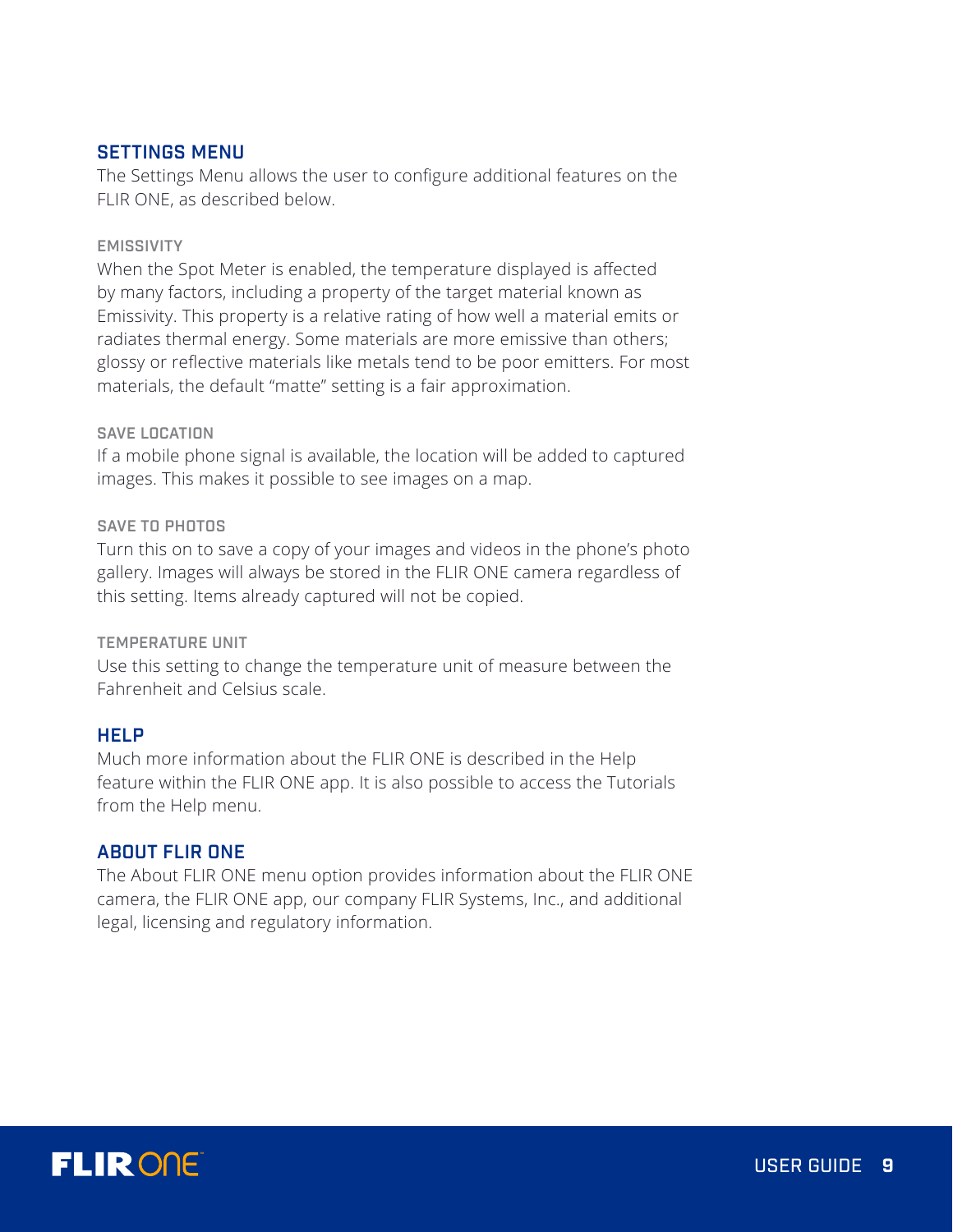# **TROUBLESHOOTING**

## FLIR ONE NOT DETECTED

If the FLIR ONE app is not able to detect the FLIR ONE camera, make sure the iPhone is properly attached to the FLIR ONE and fully engaged. Make sure the FLIR ONE is turned on with the power switch. When the FLIR ONE is turned on, the power indicator should be flashing green. Make sure the FLIR ONE is adequately charged up (when the device is plugged into a power source, the charge indicator on the side of the device near the micro USB connection will stay lit continuously if the device is fully charged).

### TEMPERATURE READINGS NOT ACCURATE

The temperature indicated by the FLIR ONE is always a calculated estimate and never exact. The indicated temperature is affected by many factors, especially the emissivity of the object being observed and the distance to the object. The temperature may be influenced by the time of day, by weather conditions, or by other hot or cold objects in the vicinity that may be reflecting off the intended object.

## AUTOMATIC CALIBRATION

If Automatic Calibration is disabled, it may be necessary to manually perform a calibration operation on the FLIR ONE. This allows the thermal imager to present an optimized image and a more accurate temperature calculation (see Automatic Calibration on page 7 for more information).